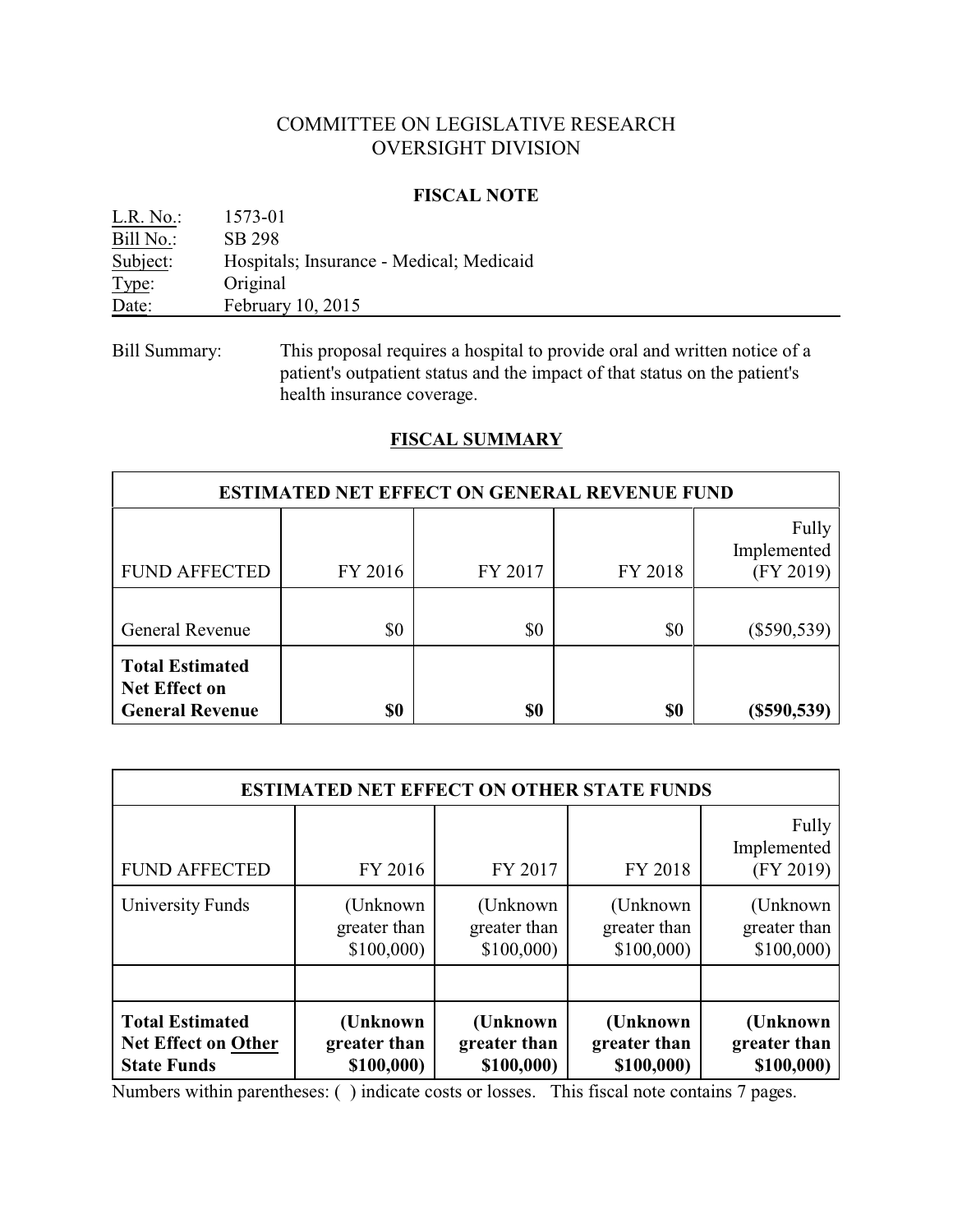L.R. No. 1573-01 Bill No. SB 298 Page 2 of 7 February 10,, 2015

| <b>ESTIMATED NET EFFECT ON FEDERAL FUNDS</b>                                                           |         |         |         |                                   |  |  |
|--------------------------------------------------------------------------------------------------------|---------|---------|---------|-----------------------------------|--|--|
| <b>FUND AFFECTED</b>                                                                                   | FY 2016 | FY 2017 | FY 2018 | Fully<br>Implemented<br>(FY 2019) |  |  |
| Federal*                                                                                               | \$0     | \$0     | \$0     | \$0                               |  |  |
|                                                                                                        |         |         |         |                                   |  |  |
| <b>Total Estimated</b><br><b>Net Effect on All</b><br><b>Federal Funds</b><br>\$0<br>\$0<br>\$0<br>\$0 |         |         |         |                                   |  |  |

**\* Income and expenses exceed \$1.0 million beginning in FY 2019 and net to \$0.**

| <b>ESTIMATED NET EFFECT ON FULL TIME EQUIVALENT (FTE)</b>    |         |         |         |                                   |  |  |
|--------------------------------------------------------------|---------|---------|---------|-----------------------------------|--|--|
| <b>FUND AFFECTED</b>                                         | FY 2016 | FY 2017 | FY 2018 | Fully<br>Implemented<br>(FY 2019) |  |  |
|                                                              |         |         |         |                                   |  |  |
|                                                              |         |         |         |                                   |  |  |
| <b>Total Estimated</b><br><b>Net Effect on</b><br><b>FTE</b> |         |         |         |                                   |  |  |

 $\boxtimes$  Estimated Net Effect (expenditures or reduced revenues) expected to exceed \$100,000 in any of the three fiscal years after implementation of the act.

| <b>ESTIMATED NET EFFECT ON LOCAL FUNDS</b> |                                          |                                           |                                          |                                          |  |  |
|--------------------------------------------|------------------------------------------|-------------------------------------------|------------------------------------------|------------------------------------------|--|--|
| <b>FUND AFFECTED</b>                       | FY 2016                                  | FY 2017                                   | FY 2018                                  | Fully<br>Implemented<br>(FY 2019)        |  |  |
| <b>Local Government</b>                    | (Unknown<br>greater than<br>\$4,900,000) | (Unknown)<br>greater than<br>\$4,900,000) | (Unknown<br>greater than<br>\$4,900,000) | (Unknown<br>greater than<br>\$3,300,000) |  |  |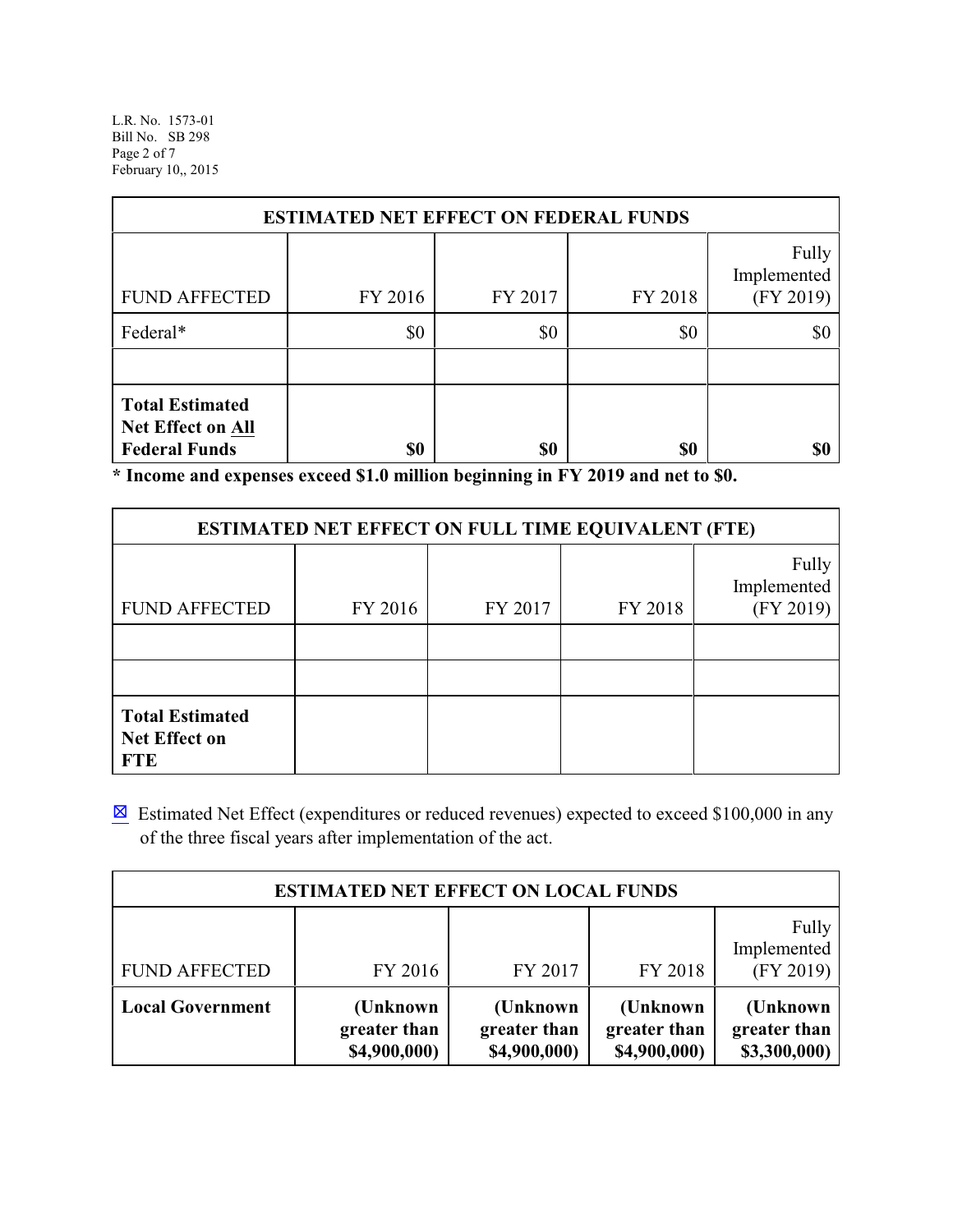L.R. No. 1573-01 Bill No. SB 298 Page 3 of 7 February 10,, 2015

#### **FISCAL ANALYSIS**

### ASSUMPTION

Officials from the **Department of Social Services (DSS), MO HealthNet Division (MHD)** state Section 197.750 requires a hospital to provide oral and written notice to a patient of that patient's outpatient status, the billing implications of that status, and the impact of that status on the patient's health insurance coverage.

MHD assumes there will likely be additional administrative costs to a hospital for creation and completion of the required outpatient (OP) status form. MO HealthNet bases hospital reimbursement for a given year on the fourth prior year cost report. Since this would be implemented upon passage of the bill, the additional cost would begin to be reflected in 2015. MO HealthNet would use 2015 cost reports to establish reimbursement for State Fiscal Year (SFY) 2019. Therefore, there would not be a fiscal impact to the MO HealthNet Division for FY 2015, FY 2016, and FY 2017 but starting FY 2019 there could be additional costs. MHD assumes there would be a cost of 1 FTE at each hospital. Per the Bureau of Labor Statistics, the average salary of a Medical Secretary in Missouri in 2013 was \$33,140. \$33,140 per hospital with 150 hospitals impacted brings the total estimated cost to hospitals to \$4,971,000. Furthermore, MHD is prorating this increase in costs to hospitals by the SFY 2011 Statewide Mean Medicaid Utilization rate of 32.39% which was calculated by MHD's Independent Disproportionate Share Hospital (DSH) auditors per DSH Reporting Requirements. Although this calculation is based on days, it is an estimated way to prorate this cost to Medicaid. Using this percentage, the estimated cost to Medicaid is \$1,610,107 (\$4,971,000 X 32.39%). The GR/Federal split is approximately  $37\%/63\%$  (GR \$590,539 + Federal \$1,019,568 = \$1,610,107).

Officials from the **DSS, Family Support Division** and **Division of Legal Services** assume no fiscal impact to their divisions.

Officials from the **University of Missouri (UM) Health Care** state that the proposed legislation, as currently written, would create additional expenses in excess of \$100,000 annually. The expenses would be related to the additional staffing requirements of three financial counselors needed to notify patients of their outpatient status, the billing implications of that status, and the status on the patient's health insurance coverage.

Officials from **Cooper County Memorial Hospital (Hospital)** state that it is not possible to determine the costs of the proposal at the present time. The Hospital's current system does not have the capabilities to meet the requirements of the proposal and the Hospital would be required to have new software and additional staff.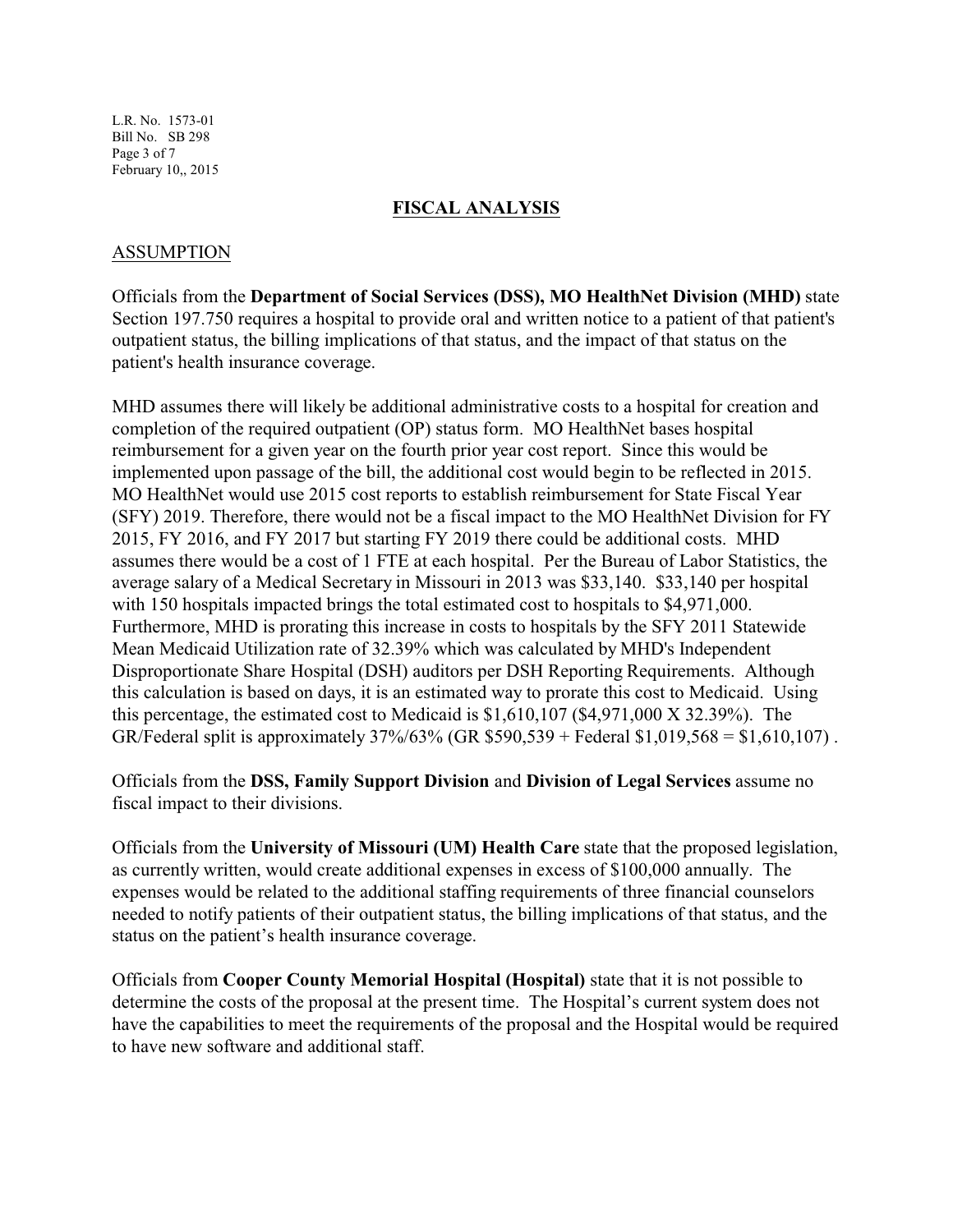### ASSUMPTION (continued)

**Oversight** assumes an unknown, greater than \$4.9 million impact to hospitals beginning in FY 2016 (full year). Based on DSS' response it appears likely that hospitals will be required to hire additional personnel to meet the provisions of the proposal. In addition, hospitals may be required to update hospital computer systems in order to comply with the provisions. Beginning in FY 2019, hospitals will begin to receive reimbursement for this increase in expenditures from the State of Missouri through increases in per diem rates paid based on their 2015 cost reports. It is assumed that beginning in FY 2019, costs to hospitals will be unknown, exceeding \$3.3 million annually (\$4.9 million costs - \$1.6 million in reimbursements through increased per diem rates paid by DSS-MHD).

Officials from the **Department of Health and Senior Services** and the **Department of Mental Health** each assume the proposal would not fiscally impact their respective agencies.

| <b>UNIVERSITY FUNDS</b>                                                                                          | (Unknown                                | (Unknown                               | (Unknown<br>greater than               | (Unknown<br>greater than               |
|------------------------------------------------------------------------------------------------------------------|-----------------------------------------|----------------------------------------|----------------------------------------|----------------------------------------|
| <b>ESTIMATED NET</b><br><b>EFFECT ON</b>                                                                         |                                         |                                        |                                        |                                        |
| Costs - UM<br>Personal service related<br>costs to meet the<br>requirements of the proposal                      | (Unknown)<br>greater than<br>\$100,000) | (Unknown)<br>greater than<br>\$100,000 | (Unknown)<br>greater than<br>\$100,000 | (Unknown<br>greater than<br>\$100,000) |
| <b>ESTIMATED NET</b><br><b>EFFECT ON THE</b><br><b>GENERAL REVENUE</b><br><b>FUND</b><br><b>UNIVERSITY FUNDS</b> | $\underline{\mathbf{S0}}$               | <u>\$0</u>                             | <u>\$0</u>                             | $(\$590,539)$                          |
| Costs - DSS-MHD<br>State share of increase in<br>hospital expenses                                               | \$0                                     | \$0                                    | \$0                                    | $(\$590,539)$                          |
| FISCAL IMPACT - State<br>Government<br><b>GENERAL REVENUE</b><br><b>FUND</b>                                     | FY 2016                                 | FY 2017                                | FY 2018                                | Fully<br>Implemented<br>(FY 2019)      |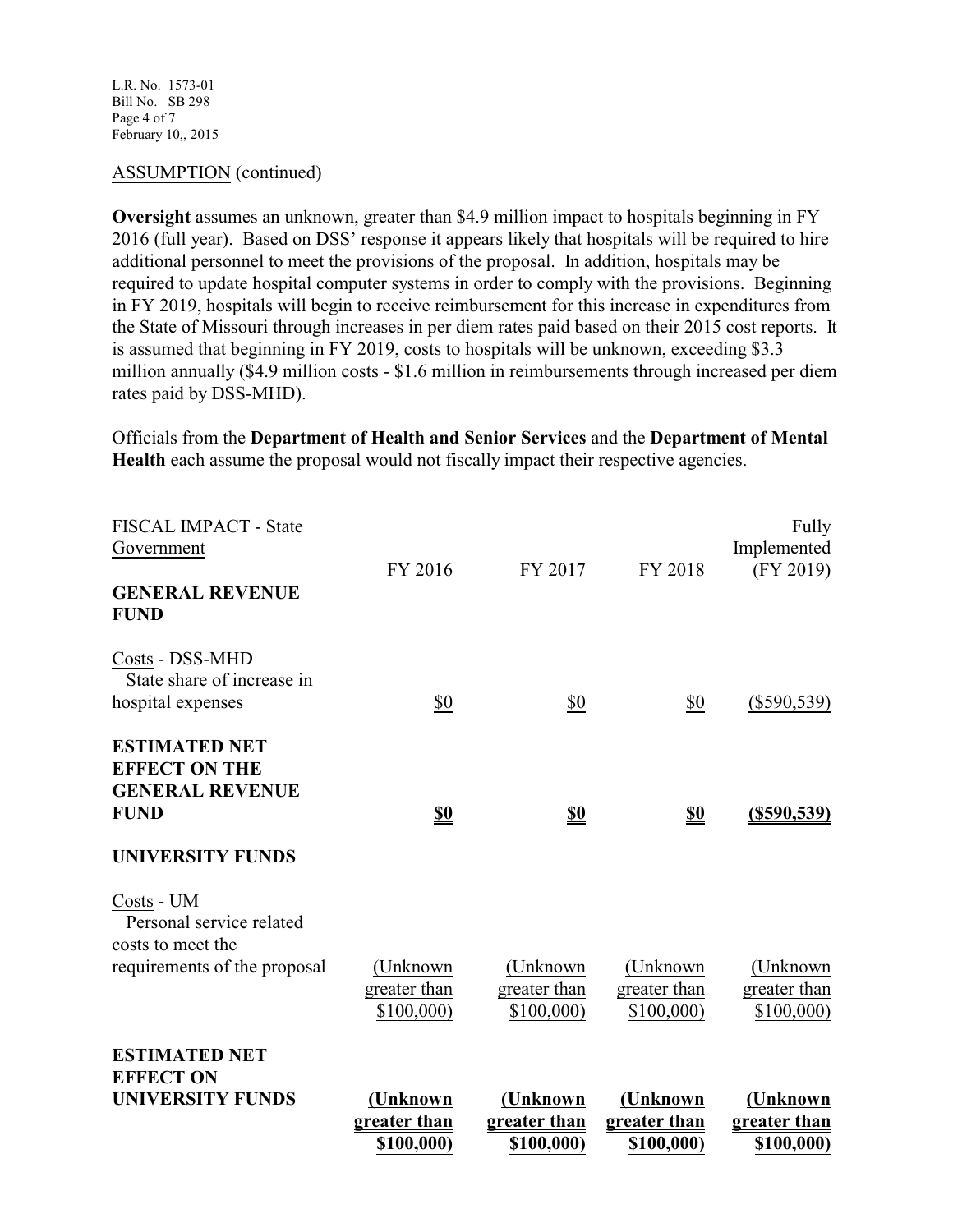L.R. No. 1573-01 Bill No. SB 298 Page 5 of 7 February 10,, 2015

| <b>GOVERNMENTS -</b><br><b>HOSPITALS</b>                         | (Unknown<br>greater than<br>\$4,900,000)  | (Unknown<br>greater than<br>\$4,900,000) | (Unknown<br>greater than<br>\$4,900,000) | (Unknown<br>greater than<br>\$3,300,000) |
|------------------------------------------------------------------|-------------------------------------------|------------------------------------------|------------------------------------------|------------------------------------------|
| <b>ESTIMATED NET</b><br><b>EFFECT ON LOCAL</b>                   |                                           |                                          |                                          |                                          |
| Costs - Hospitals<br>Increase in expenditures                    | (Unknown)<br>greater than<br>\$4,900,000) | (Unknown<br>greater than<br>\$4,900,000  | (Unknown<br>greater than<br>\$4,900,000) | (Unknown<br>greater than<br>\$4,900,000) |
| - HOSPITALS<br>Income - Hospitals<br>Increase in reimbursements  |                                           |                                          |                                          | \$1,600,000                              |
| FISCAL IMPACT - Local<br>Government<br><b>LOCAL GOVERNMENTS</b>  | FY 2016                                   | FY 2017                                  | FY 2018                                  | Fully<br>Implemented<br>(FY 2019)        |
| <b>ESTIMATED NET</b><br><b>EFFECT ON FEDERAL</b><br><b>FUNDS</b> | <u>\$0</u>                                | <u>\$0</u>                               | <u>\$0</u>                               | <u>\$0</u>                               |
| Costs - DSS-MHD<br>Increased program<br>expenditures             | \$0                                       | \$0                                      | \$0                                      | (\$1,019,568)                            |
| Income - DSS-MHD<br>Increased program<br>reimbursements          | \$0                                       | \$0                                      | \$0                                      | \$1,019,568                              |
| FISCAL IMPACT - State<br>Government<br><b>FEDERAL FUNDS</b>      | FY 2016                                   | FY 2017                                  | FY 2018                                  | Fully<br>Implemented<br>(FY 2019)        |

### FISCAL IMPACT - Small Business

No direct fiscal impact to small businesses would be expected as a result of this proposal.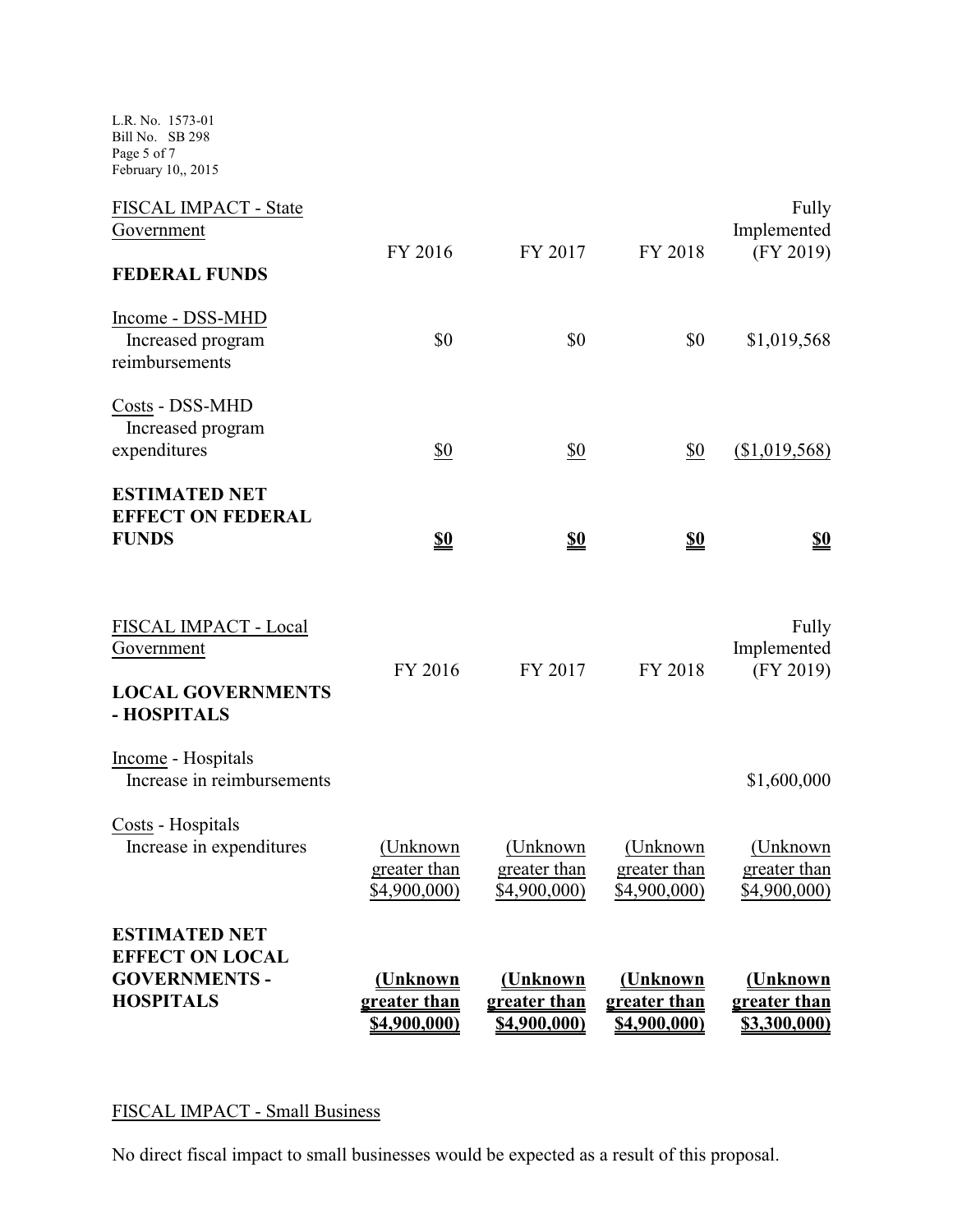L.R. No. 1573-01 Bill No. SB 298 Page 6 of 7 February 10,, 2015

#### FISCAL DESCRIPTION

This proposal requires a hospital to provide oral and written notice to a patient of that patient's outpatient status, the billing implications of that status, and the impact of that status on the patient's Medicare, MO HealthNet, and private insurance coverage for the current hospital services, including medications, pharmaceutical supplies, and coverage for subsequent discharge to either a skilled nursing facility or home- and community-based care. The notice shall be provided if: (1) the patient receives onsite services from the hospital for more than 23 consecutive hours; (2) the onsite services received include a hospital bed and meals provided in an area other than the hospital emergency room; and (3) the patient has not been formally admitted as an inpatient to the hospital.

The patient notice must contain specified language and shall be provided orally and in writing. The notice will include disclosure of the cost and ramification of the patient's status and a right of appeal with regards to that status. The written notice will be signed and dated by the patient or the patient's legal representative, as well as by the staff person who communicated the patient's status.

This proposal contains an emergency clause.

This legislation is not federally mandated, would not duplicate any other program and would not require additional capital improvements or rental space.

### SOURCES OF INFORMATION

Department of Health and Senior Services Department of Mental Health Department of Social Services - MO HealthNet Division University of Missouri Cooper County Memorial Hospital

Michy Wilson

Mickey Wilson, CPA Ross Strope Director Assistant Director Assistant Director February 10, 2014 February 10, 2014